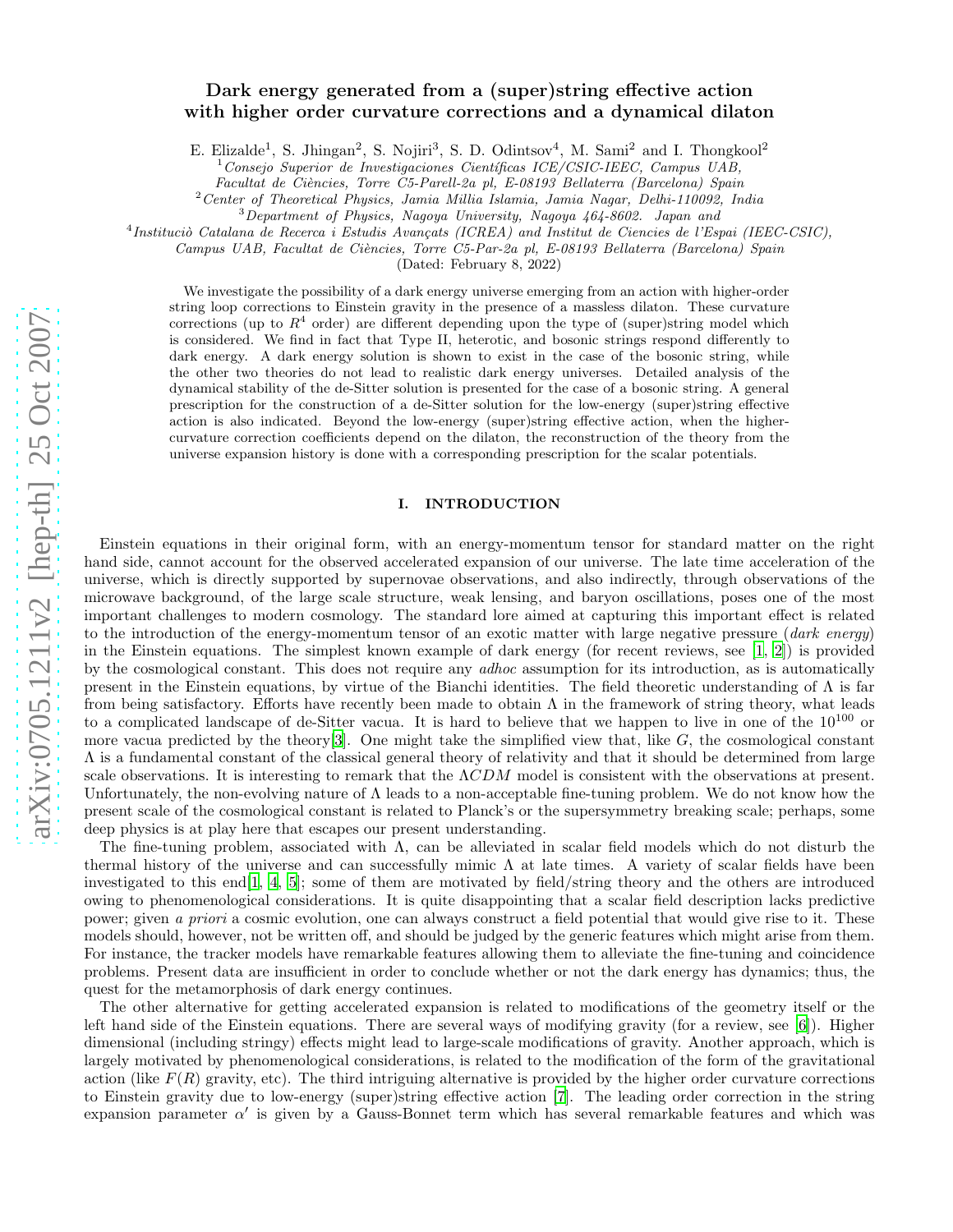proposed as a dark energy model [\[8\]](#page-14-7). The next-to-leading corrections, cubic and quartic in the curvature, crucially depend upon the type of string model under consideration. The higher-order curvature invariants are coupled to scalar (dilaton/modulus) fields. One might try to fix these fields by invoking some non-perturbative mechanism. In that case, the GB term does not contribute to the four-dimensional equations of motion. However, the higher order curvature terms contribute in this case. Their presence crucially modifies the fate of a phantom dark energy universe. Since it is difficult to realize any scenario with a fixed dilaton or modulus field, the analysis involving dynamically evolving fields becomes very important. A number of papers[\[8](#page-14-7), [9,](#page-14-8) [10,](#page-14-9) [11,](#page-14-10) [12,](#page-14-11) [13,](#page-14-12) [14\]](#page-14-13) (see also Ref.[\[15\]](#page-14-14)) are devoted to the possibility of having dark energy with a GB term and a dilaton/modulus field with non-trivial potential. A steep exponential potential exhibits a scaling solution which mimics the background (matter/radiation); the nucleosynthesis constraint is satisfied provided the slope of the potential is large[\[16](#page-14-15)]. The scaling solution describes a decelerating universe. It is surprising that the GB term can cause a transition from the matter dominated era to a dark energy universe and it can also lead to transient phantom energy, provided the slope of the exponential potential and the dilaton coupling to the GB invariant are chosen properly [\[16\]](#page-14-15), or a more complicated choice of scalar potentials is done [\[17\]](#page-14-16). In such a scenario with the exponential potential, it is quite difficult to satisfy the nucleosynthesis constraint and, secondly, the coupling also becomes very large. Since the introduction of the dilaton potential needs assumptions about some non-perturbative mechanisms and the massless dilaton naturally arises in the string loop expansion of the low energy effective theory, it is important to explore the possibility of a dark energy solution with a massless dilaton. To this effect, the second order curvature correction was considered in Ref. [\[9](#page-14-8)]. This, next-to-leading correction contains a higher order Euler density which identically vanishes for space-time dimensions less than six; the other remaining term is a curvature invariant of order three. The model can lead to a stable dark energy solution. It is interesting to note that the third order correction in  $\alpha'$  crucially depends on the type of string theory model. In this paper we incorporate string loop corrections up to order three in  $\alpha'$  to the Einstein-Hilbert action with a massless dilaton. We investigate the cosmological dynamics of the model and explore whether a particular string type is actually sensitive to the existence of dark energy. We also outline a general prescription of the construction of the de-Sitter solution in presence of higher order curvature invariants coupled to the dilaton field.

The paper is organized as follows. In section II, we set up the general evolution equations from string effective Lagrangian which incorporates curvature corrections, up to order four in  $R$ , coupled to a dynamically evolving massless dilaton. In section III, we explore the viability of a dark energy solution for models based upon type II, heterotic and bosonic strings in the framework of a perturbative string theoretic set up. Section IV is devoted to the stability analysis of the de-Sitter solution in the case of a bosonic string model. In section V, we present a reconstruction program for a general action with higher-order curvature invariants coupled to dilaton functions. Section VI outlines the construction of the de-Sitter solution in a general case. Section VII presents our conclusions and an outlook.

### II. EVOLUTION EQUATIONS

The process of compactification of the string theory from higher to four dimensions introduces scalar (moduli/dilaton) fields which are coupled to curvature invariants. For simplicity, we shall neglect the moduli fields associated with the radii of the internal space. In what follows, we consider the low-energy effective string theory action [\[7,](#page-14-6) [10\]](#page-14-9)

<span id="page-1-0"></span>
$$
S = \int d^D x \sqrt{-g} \left[ \frac{R}{2} + \mathcal{L}_{\phi} + \mathcal{L}_c + \dots \right],
$$
\n(1)

where  $\phi$  denotes the dilaton field which is related to the string coupling, R is the scalar curvature,  $\mathcal{L}_{\phi}$  denotes the scalar field Lagrangian, and  $\mathcal{L}_c$  encodes the string curvature correction term to the Einstein-Hilbert action [\[7](#page-14-6)]

<span id="page-1-1"></span>
$$
\mathcal{L}_{\phi} = -\partial_{\mu}\phi\partial^{\mu}\phi - V(\phi),\tag{2}
$$

$$
\mathcal{L}_c = c_1 \alpha' e^{2\frac{\phi}{\phi_0}} \mathcal{L}_c^{(1)} + c_2 \alpha'^2 e^{4\frac{\phi}{\phi_0}} \mathcal{L}_c^{(2)} + c_3 \alpha'^3 e^{6\frac{\phi}{\phi_0}} \mathcal{L}_c^{(3)},\tag{3}
$$

where  $\alpha'$  is the string expansion parameter,  $\mathcal{L}_c^{(1)}$ ,  $\mathcal{L}_c^{(2)}$ , and  $\mathcal{L}_c^{(3)}$  describe the leading order (Gauss-Bonnet (GB) term), the second order and third order curvature corrections, respectively. The terms  $\mathcal{L}_c^{(1)}$ ,  $\mathcal{L}_c^{(2)}$  and  $\mathcal{L}_c^{(3)}$  in the Lagrangian have the following form

<span id="page-1-2"></span>
$$
\mathcal{L}_c^{(1)} = \Omega_2 \,,\tag{4}
$$

$$
\mathcal{L}_c^{(2)} = 2\Omega_3 + R^{\mu\nu}_{\alpha\beta} R^{\alpha\beta}_{\lambda\rho} R^{\lambda\rho}_{\mu\nu},\tag{5}
$$

$$
\mathcal{L}_c^{(3)} = \mathcal{L}_{31} - \delta_H \mathcal{L}_{32} - \frac{\delta_B}{2} \mathcal{L}_{33} \,, \tag{6}
$$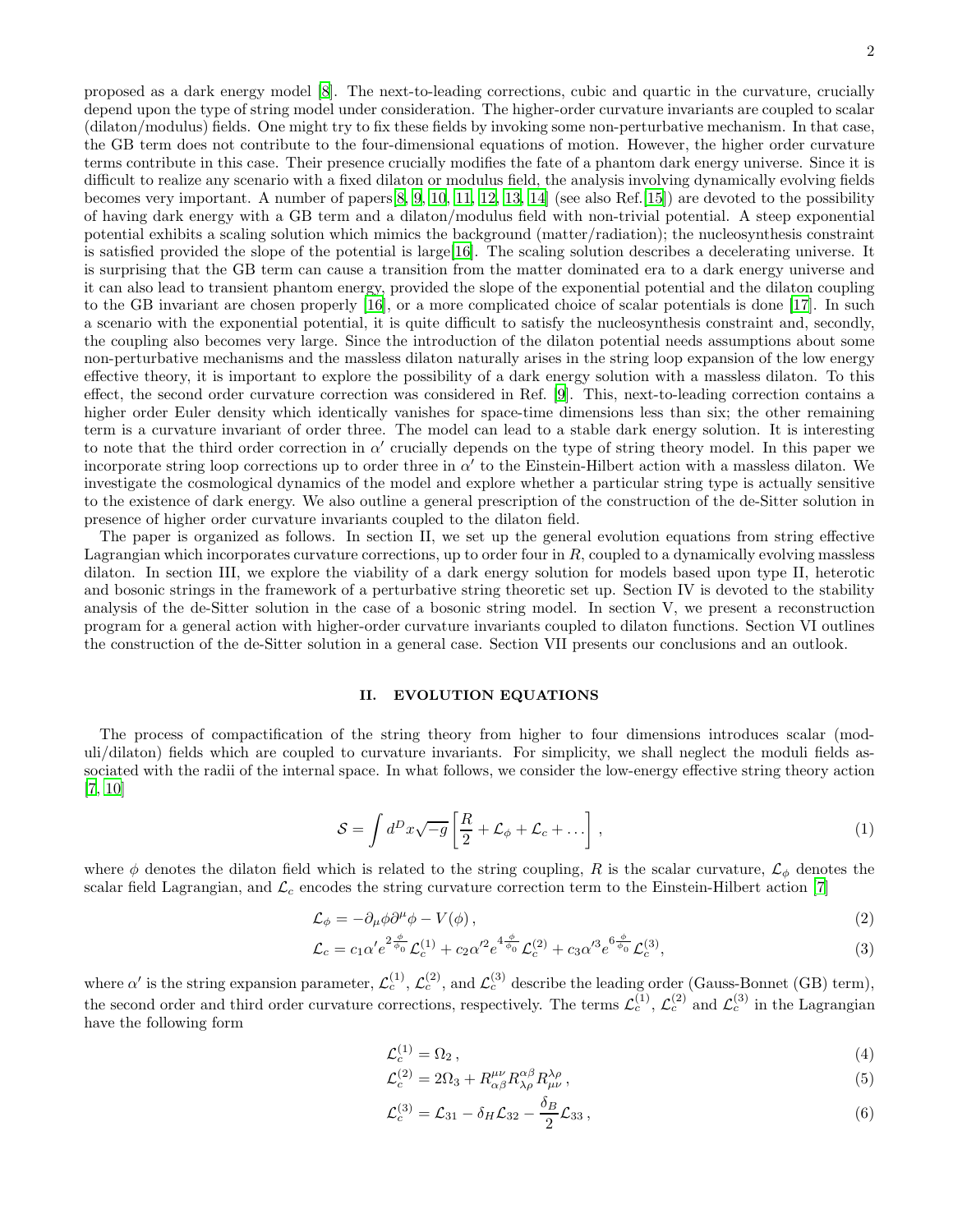Here  $\delta_B, \delta_H = 0, 1$  and

$$
\Omega_2 = R^2 - 4R_{\mu\nu}R^{\mu\nu} + R_{\mu\nu\alpha\beta}R^{\mu\nu\alpha\beta},\tag{7}
$$

$$
\Omega_3 \propto \epsilon^{\mu\nu\rho\sigma\tau\eta} \epsilon_{\mu'\nu'\rho'\sigma'\tau'\eta'} R_{\mu\nu}^{\mu'\nu'} R_{\rho\sigma}^{\rho'\sigma'} R_{\tau\eta}^{\tau'\eta'} \tag{8}
$$

$$
\mathcal{L}_{31} = \zeta(3) R_{\mu\nu\rho\sigma} R^{\alpha\nu\rho\beta} \left( R^{\mu\gamma}_{\delta\beta} R^{\delta\sigma}_{\alpha\gamma} - 2 R^{\mu\gamma}_{\delta\alpha} R^{\delta\sigma}_{\beta\gamma} \right), \tag{9}
$$

$$
\mathcal{L}_{32} = \frac{1}{8} \left( R_{\mu\nu\alpha\beta} R^{\mu\nu\alpha\beta} \right)^2 + \frac{1}{4} R^{\gamma\delta}_{\mu\nu} R^{\rho\sigma}_{\gamma\delta} R^{\alpha\beta}_{\rho\sigma} R^{\mu\nu}_{\alpha\beta} - \frac{1}{2} R^{\alpha\beta}_{\mu\nu} R^{\rho\sigma}_{\alpha\beta} R^{\mu}_{\sigma\gamma\delta} R^{\nu\gamma\delta}_{\rho} - R^{\alpha\beta}_{\mu\nu} R^{\rho\nu}_{\alpha\beta} R^{\rho\nu}_{\rho\sigma} R^{\nu\sigma}_{\gamma\delta}, \tag{10}
$$

$$
\mathcal{L}_{33} = \left( R_{\mu\nu\alpha\beta} R^{\mu\nu\alpha\beta} \right)^2 - 10 R_{\mu\nu\alpha\beta} R^{\mu\nu\alpha\sigma} R_{\sigma\gamma\delta\rho} R^{\beta\gamma\delta\rho} - R_{\mu\nu\alpha\beta} R^{\mu\nu\rho}_{\sigma} R^{\beta\sigma\gamma\delta} R^{\alpha}_{\delta\gamma\rho} . \tag{11}
$$

The correction terms are different depending on the type of string theory; the dependance is encoded in the curvature invariants and in the coefficients  $(c_1, c_2, c_3)$  and  $\delta_H$ ,  $\delta_B$ :

- For the type II superstring theory:  $(c_1, c_2, c_3) = (0, 0, 1/8)$  and  $\delta_H = \delta_B = 0$
- For the heterotic superstring theory:  $(c_1, c_2, c_3) = (1/8, 0, 1/8)$  and  $\delta_H = 1, \delta_B = 0$
- For the bosonic superstring theory:  $(c_1, c_2, c_3) = (1/4, 1/48, 1/8)$  and  $\delta_H = 0, \delta_B = 1$

The higher order curvature corrections look complicated, in general. However, the analysis become tractable in the case of a Friedmann-Robertson-Walker universe. In what follows we will specialize to the case of the FRW metric with a lapse function  $N(t)$ , namely,

$$
ds^{2} = -N(t)^{2}dt^{2} + a(t)^{2} \sum_{i=1}^{3} (dx^{i})^{2}, \qquad (12)
$$

In the FRW background, the leading and next to leading corrections simplify; they depend upon the lapse function and its time derivative  $N$ . Since only terms linear in  $N$  contribute to the evolution equations, we shall omit the higher powers of the time derivative of the lapse function. We then have the following expressions for the curvature invariants

$$
\mathcal{L}_c^{(1)} = \frac{24}{N^4} H^2 I - \frac{24\dot{N}}{N^6} H^3, \qquad (13)
$$

$$
\mathcal{L}_c^{(2)} = \frac{24}{N^6} (H^6 + I^3) - \frac{72N}{N^7} H I^2, \qquad (14)
$$

and

$$
\mathcal{L}_{31} = -\frac{6\zeta(3)}{N^8} \left( 3H^8 + 4H^4I^2 + 4H^2I^3 + I^4 \right) \n+ \frac{6\zeta(3)\dot{N}}{N^9} \left( 8H^5I + 12H^3I^2 + 4HI^3 \right),
$$
\n(15)

$$
\mathcal{L}_{32} = -\frac{6}{N^8} \left( 5H^8 + 2H^4I^2 + 5I^4 \right) + \frac{6\dot{N}}{N^9} \left( 4H^5I + 20HI^3 \right), \tag{16}
$$

$$
\mathcal{L}_{33} = -\frac{6}{N^8} \left( 60H^8 + 32H^4I^2 + 60I^4 \right) + \frac{6\dot{N}}{N^9} \left( 64H^5I + 240HI^3 \right).
$$
\n(17)

Here  $I = \dot{H} + H^2$ .

Varying the action [\(1\)](#page-1-0) with respect to  $N, \dot{N}$ , we find the modified Friedman equation

<span id="page-2-0"></span>
$$
3H^2 = \rho_c + \rho_\phi,\tag{18}
$$

where

$$
\rho_c = \sum_{m=1}^3 \left\{ \xi_m(\phi) \left( \frac{\partial \mathcal{L}_c^{(m)}}{\partial N} \right) + \xi_m(\phi) \left( \frac{d}{dt} \left( \frac{\partial \mathcal{L}_c^{(m)}}{\partial N} \right) + 3H \frac{\partial \mathcal{L}_c^{(m)}}{\partial N} - \frac{\partial \mathcal{L}_c^{(m)}}{\partial N} - \mathcal{L}_c^{(m)} \right) \right\} \Big|_{N=1},\tag{19}
$$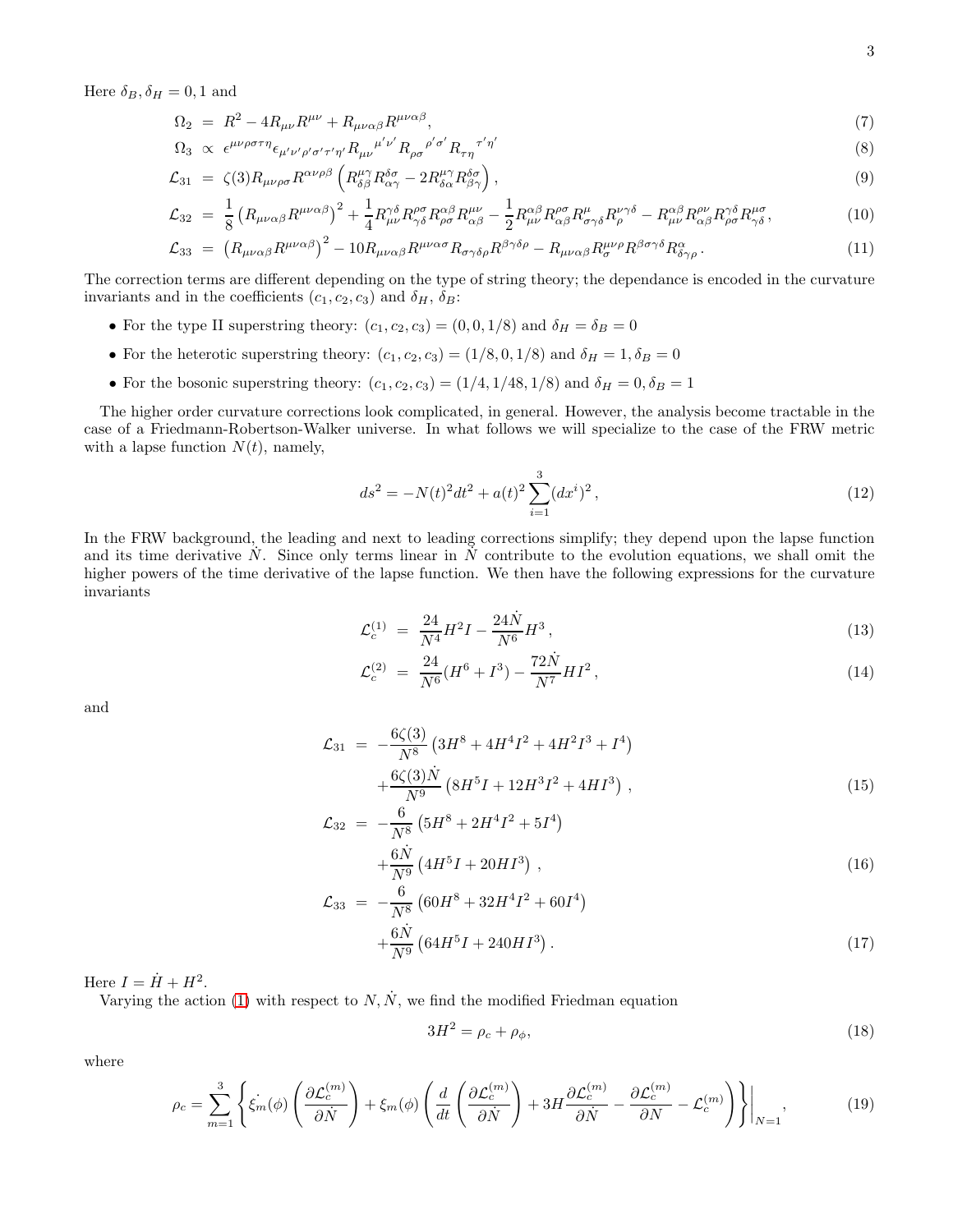and where  $\xi_1(\phi)$ ,  $\xi_2(\phi)$ ,  $\xi_3(\phi)$  come from the first, second and third order correction terms, respectively, and can be written as

$$
\xi_m(\phi) = \alpha'^m e^{2m \frac{\phi}{\phi_0}} \qquad m = 1, 2, 3. \tag{20}
$$

Let us consider the scalar field equation of motion derived by varying the action [\(1\)](#page-1-0) keeping in mind the perturbative string theoretic description  $(V(\phi) = 0)$ 

$$
\ddot{\phi} + 3H\dot{\phi} - \xi_1'\mathcal{L}_c^{(1)} - \xi_2'\mathcal{L}_c^{(2)} - \xi_3'\mathcal{L}_c^{(3)} = 0,
$$
\n(21)

The evolution equations look complicated, in general (see Eqs. [\(68\)](#page-13-0) and [\(69\)](#page-14-17) in the appendix), and the analysis of the cosmological dynamics seems to be a difficult task. We, therefore, take a different route in the search of a dark energy solution. We shall consider the following simple solution [\[8](#page-14-7)] and examine its viability in the present case

$$
H = \frac{h_0}{t}, \qquad \phi = \phi_0 \ln \frac{t}{t_1},
$$

for  $h_0 > 0$ , and

<span id="page-3-0"></span>
$$
H = -\frac{h_0}{t_s - t}, \qquad \phi = \phi_0 \ln \frac{t_s - t}{t_1}, \tag{22}
$$

when  $h_0 < 0$  with  $t_1$  as an undetermined constant. This solution leads to a constant EOS

$$
w_{eff} = -1 - \frac{2\dot{H}}{3H^2} = -1 + \frac{2}{3h_0}
$$
\n(23)

which corresponds to dark energy (resp. phantom dark energy) for  $h_0 > 0$  (resp.  $h_0 < 0$ ), de-Sitter solution is obtained for  $h_0 \to \infty$ 

We will next analyze in detail whether the evolution equations,  $(68)$  and  $(69)$ , exhibit the given solution  $(22)$  for realistic values of the constants  $h_0$ ,  $t_1$ , and  $\phi_0$ . By substituting [\(22\)](#page-3-0) into Eqs. [\(68\)](#page-13-0) and [\(69\)](#page-14-17), we obtain the algebraic equations

<span id="page-3-1"></span>
$$
-\phi_0^2 + 3h_0\phi_0^2 + f_1(h_0)X + f_2(h_0)X^2 + f_3(h_0)X^3 = 0
$$
\n(24)

and

<span id="page-3-2"></span>
$$
\frac{\phi_0^2}{2} - 3h_0^2 + f_4(h_0)X + f_5(h_0)X^2 + f_6(h_0)X^3 = 0,
$$
\n(25)

where  $X \equiv \alpha'/t_1^2$  and  $f'^s$  are given by the following algebraic expressions

$$
f_1(h_0) = \delta_{HB} (12h_0^3 - 12h_0^4),
$$
  
\n
$$
f_2(h_0) = \delta_B (2h_0^3 - 6h_0^4 + 6h_0^5 - 4h_0^6),
$$
  
\n
$$
f_3(h_0) = \zeta(3) \left( \frac{9}{2} h_0^4 - 36h_0^5 + 99h_0^6 - 108h_0^7 + 54h_0^8 \right)
$$
  
\n
$$
+ \delta_H \left( -\frac{45}{2} h_0^4 + 90h_0^5 - 144h_0^6 + 108h_0^7 - 54h_0^8 \right)
$$
  
\n
$$
+ \delta_B (-135h_0^4 + 540h_0^5 - 882h_0^6 + 684h_0^7 - 342h_0^8),
$$
  
\n
$$
f_4(h_0) = \delta_{HB} (-12h_0^3),
$$
  
\n
$$
f_5(h_0) = \delta_B \left( -h_0^3 + 3h_0^5 + \frac{1}{2}h_0^6 \right),
$$
  
\n
$$
f_6(h_0) = \zeta(3) \left( -\frac{9}{4}h_0^4 + 15h_0^5 - \frac{57}{2}h_0^6 + 9h_0^7 - 9h_0^8 \right)
$$
  
\n
$$
+ \delta_H \left( \frac{45}{4}h_0^4 - 15h_0^5 - 15h_0^6 + 36h_0^7 + 9h_0^8 \right)
$$
  
\n
$$
+ \delta_B \left( \frac{135}{2}h_0^4 - 90h_0^5 - 75h_0^6 + 198h_0^7 + 57h_0^8 \right)
$$
  
\n(26)

where  $\delta_{HB} = 0, 1/2, 1$  for type II, heterotic and bosonic string, respectively.

In what follows we would like to analyze the validity of expressions [\(24\)](#page-3-1) and [\(25\)](#page-3-2) for realistic values of the constants  $\phi_0$  and  $t_1$ , corresponding to specific values of  $h_0$  relevant to dark energy observations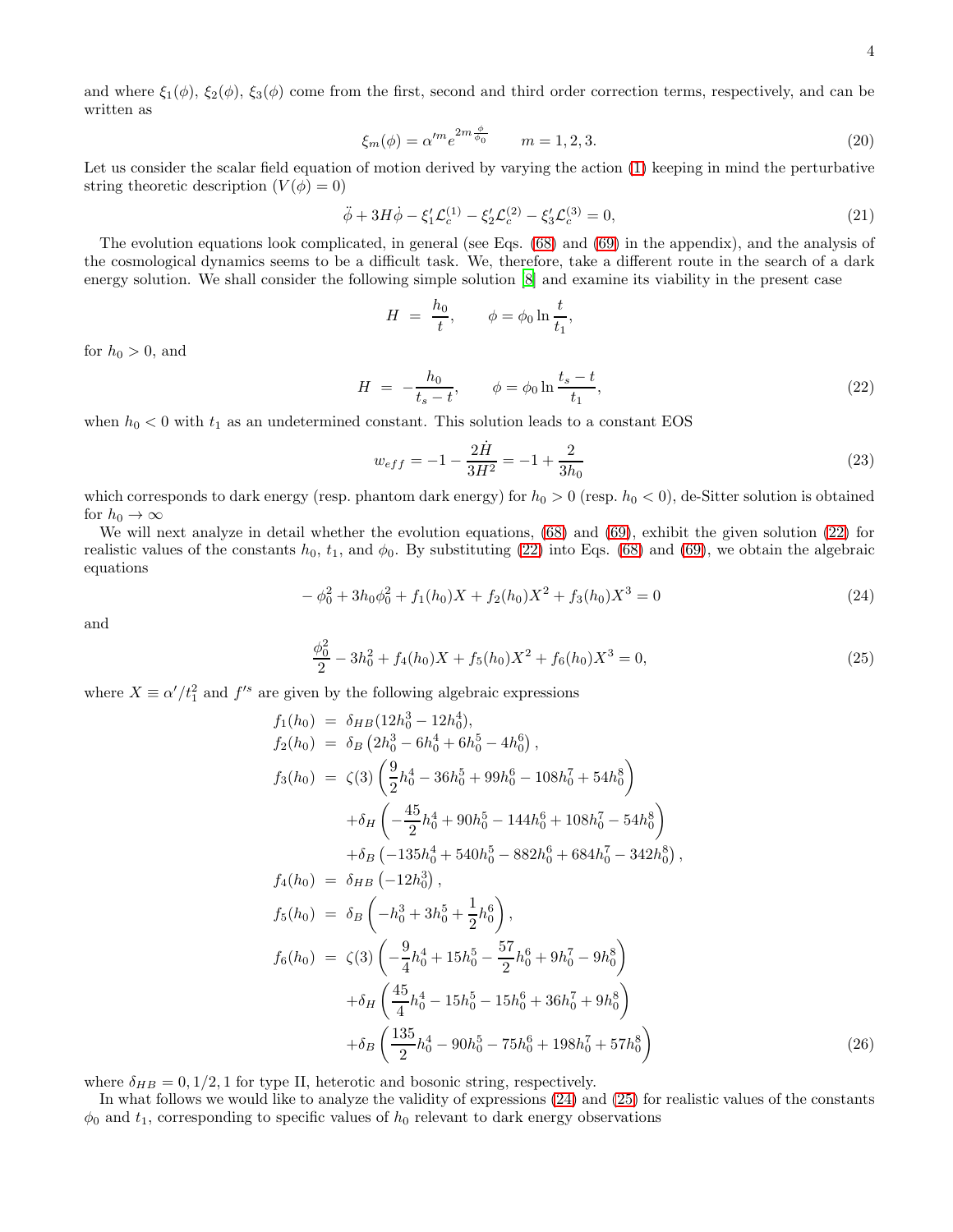### III. DARK ENERGY SOLUTION

We shall first examine the existence of dark energy solutions [\(22\)](#page-3-0) in general and then will specialize to particular types of string models. We will be interested in finding out whether dark energy can distinguish amongst the string types. The case of the bosonic string will be of special interest.

### A. The general case

We can combine Eqs. [\(24\)](#page-3-1) and [\(25\)](#page-3-2) into a single cubic equation as

<span id="page-4-0"></span>
$$
A_3(h_0)X^3 + A_2(h_0)X^2 + A_1(h_0)X - 6h_0^2(1 - 3h_0) = 0,
$$
\n(27)

where the coefficients of  $X$  are given by

$$
A_m(h_0) = f_m(h_0) + 2(1 - 3h_0)f_{3+m}(h_0) \qquad m = 1, 2, 3. \tag{28}
$$

In the case of  $m \leq 3$ , we always have the analytic formulae for the roots, which will be useful for the interpretation of the relation and the contribution from each of the correction terms to the solution.

The positivity of X, the real root of the cubic equation will impose a restriction on the possible values of  $h_0$ . The real solution for [\(27\)](#page-4-0) can be obtained from the cubic root formula, as

<span id="page-4-1"></span>
$$
X(h_0) = s_1(h_0) + s_2(h_0) - \frac{1}{3} \frac{A_2(h_0)}{A_3(h_0)},
$$
\n(29)

where

$$
s_1(h_0) = \left[r + (q^3 + r^2)^{\frac{1}{2}}\right]^{\frac{1}{3}}, \qquad s_2(h_0) = \left[r - (q^3 + r^2)^{\frac{1}{2}}\right]^{\frac{1}{3}},
$$
  

$$
r(h_0) = \frac{3h_0^2(1 - 3h_0)}{A_3(h_0)} + \frac{1}{6}\frac{A_1(h_0)A_2(h_0)}{A_3(h_0)^2} - \frac{1}{27}\left(\frac{A_2(h_0)}{A_3(h_0)}\right)^3,
$$
  

$$
q(h_0) = \frac{1}{3}\frac{A_1(h_0)}{A_3(h_0)} - \frac{1}{9}\left(\frac{A_2(h_0)}{A_3(h_0)}\right)^2.
$$
 (30)

1.  $X(h_0) \equiv \alpha'/t_1^2 > 0$ 

The cubic equation has one real root X provided  $q^3 + r^2 > 0$ . We have checked numerically that the relation  $q^3 + r^2 > 0$  is true for all  $h_0$  in the region  $0.8 < |h_0|$ , for all three string types. Eq. [\(29\)](#page-4-1) should then be used in order to find the range of  $h_0$  such that  $X(h_0) > 0$  and the corresponding equation of state parameter  $w_{eff}$  be confronted with the observations.

# 2.  $\Omega_c < 1$

Another important constraint on  $h_0$  is dictated by the fact that  $\phi_0^2 < 1$ , as the dilaton is a real scalar function. The cubic equation [\(27\)](#page-4-0) does not involve  $\phi_0$ ; it enters into the Friedman equation through  $\rho_c$  which encodes all higher order curvature corrections. Using the Friedman equation [\(18\)](#page-2-0)  $\&$  [\(22\)](#page-3-0), we find

$$
3h_0^2 = \rho_{\phi} + \rho_c,
$$
  
\n
$$
1 = \frac{\rho_{\phi}}{3h_0^2} + \frac{\rho_c}{3h_0^2} \equiv \frac{\phi_0^2}{6h_0^2} + \frac{\rho_c}{3h_0^2}
$$
  
\n
$$
1 = \Omega_{\phi} + \Omega_c,
$$
\n(31)

where  $\Omega_c$  is the dimensionless density parameter contributed by the correction terms. The constraint  $\Omega_c < 1$  is equivalent to  $\phi_0^2 > 0$ , otherwise the dilaton would turn complex and this would put a bound on the possible range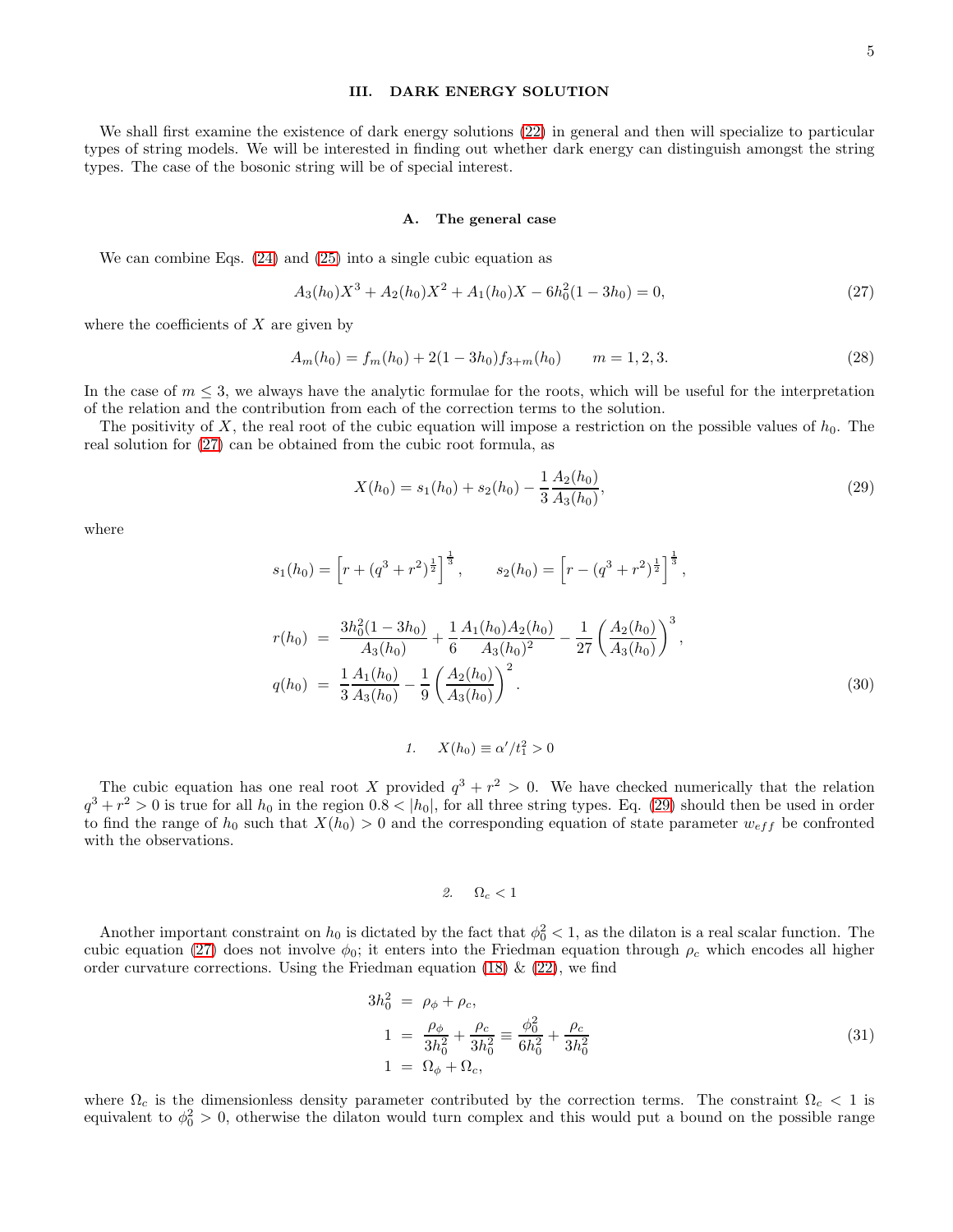

FIG. 1: Plot of  $A_3$  against  $h_0$  is shown for Type II string model.



FIG. 2: A plot of  $\Omega_c$  against  $h_0$  for the type II string shows that  $h_0 > 0$ , the density parameter  $\Omega_c < 1$ .

of  $h_0$  which should be combined with the constraint dictated by the positivity of real root of the cubic equation [\(27\)](#page-4-0). The range of  $h_0$  compatible with the two constraints should then be confronted with the observation on the equation of state for the dark energy. The recent analysis of the three year WMAP data combined with the supernova legacy survey (SNLS) constraints the dark energy equation of state parameter  $w_{DE}$ . At 68% confidence level, the best fit value  $w_{DE}$  is given by  $w_{DE} = -1.06_{-0.08}^{+0.07}$ . If the flat prior is imposed, the parameter is constrained by  $w_{DE} = -0.97_{-0.09}^{+0.07}$ , which translates into a bound on  $h_0$ , as  $h_0 \le -11.11$  and  $h_0 \ge 6.67$ .

We next turn to the individual string models to find out their viability as dark energies, in view of the aforesaid constraints.

# B. Type II string

The case of a Type II string is simplest to investigate. In this case, we have  $A_1(h_0) = A_2(h_0) = 0$  and the equation [\(27\)](#page-4-0) reduces to

$$
A_3(h_0)X(h_0)^3 - 6h_0^2(1 - 3h_0) = 0,
$$
\n(32)

which has the following solution

<span id="page-5-0"></span>
$$
X(h_0) = (2r(h_0))^{\frac{1}{3}} = \left(\frac{6h_0^2(1-3h_0)}{A_3(h_0)}\right)^{\frac{1}{3}}.
$$
\n(33)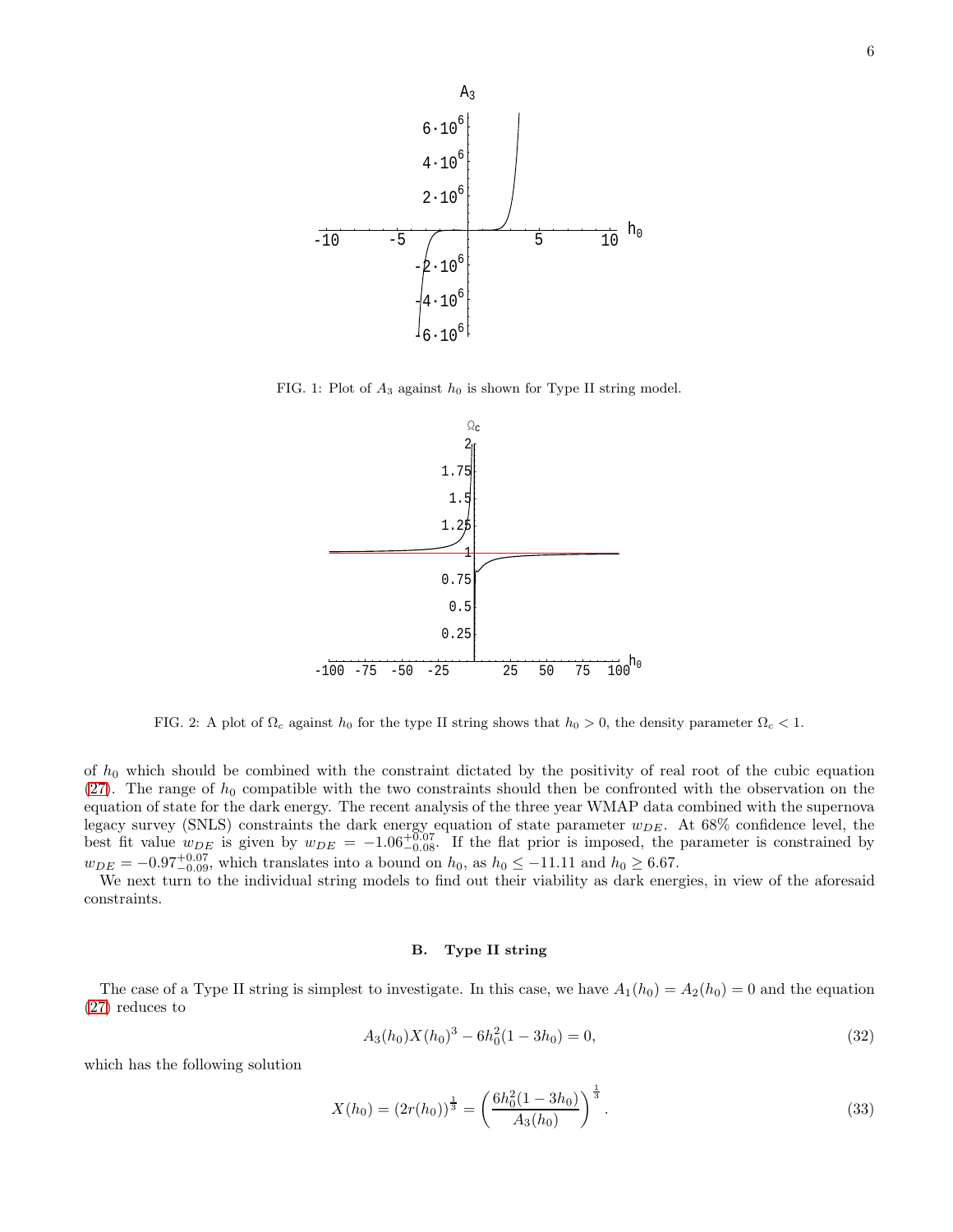In this case the expression of  $A_3$  simplifies to

$$
A_3(h_0) = f_3(h_0) + 2(1 - 3h_0)f_6(h_0),
$$
\n(34)

with

<span id="page-6-0"></span>
$$
f_3(h_0) = \zeta(3) \left( \frac{9}{2} h_0^4 - 36 h_0^5 + 99 h_0^6 - 108 h_0^7 + 54 h_0^8 \right)
$$
  

$$
f_6(h_0) = \zeta(3) \left( -\frac{9}{4} h_0^4 + 15 h_0^5 - \frac{57}{2} h_0^6 + 9 h_0^7 - 9 h_0^8 \right).
$$
 (35)

Let us first implement the condition  $X(h_0) = \alpha'/t_1^2 > 0$ . The sign of  $A_3$  is important for constraining  $h_0$  using the positivity of  $X$ . From Eq.  $(35)$ , we obtain

$$
A_3(h_0) = \zeta(3) \left( \frac{15}{2} h_0^5 - 48h_0^6 + 81h_0^7 - 18h_0^8 + 54h_0^9 \right).
$$

We have plotted  $A_3$  in Fig. 1. The plot shows that  $A_3(h_0) > 0$  for  $h_0 > 0$  and  $A_3(h_0) < 0$  when  $h_0 < 0$ . Using Eq. [\(33\)](#page-5-0), we get the possible region that gives  $X(h_0) > 0$  as  $0 < h_0 < 1/3$  which always yields  $w_{eff} > 1$ . Thus, no viable solution exists in this case. Therefore, up to  $4^{th}$  order corrections in R, the Type II superstring model is clearly ruled out as dark energy (for the  $\Omega_c < 1$  case, see Fig. 2).

### C. Heterotic string

In this case  $A_2(h_0) = 0$ , and  $A_1(h_0)$  and  $A_3(h_0)$  are given by

$$
A_3(h_0) = f_3(h_0) + 2(1 - 3h_0)f_6(h_0),
$$
  
\n
$$
A_1(h_0) = f_1(h_0) + 2(1 - 3h_0)f_4(h_0),
$$

where

$$
A_3(h_0) = -\frac{15}{2}h_0^5 - 84h_0^6 + 270h_0^7 - 252h_0^8 - 54h_0^9
$$
  
+ $\zeta(3)\left(\frac{15}{2}h_0^5 - 48h_0^6 + 81h_0^7 - 18h_0^8 + 54h_0^9\right)$   
 $\approx 1.515h_0^5 - 141.699h_0^6 + 367.367h_0^7 - 273.637h_0^8 + 10.911h_0^9.$  (36)

In this case, we check the consistency of  $X(h_0)$  and  $\Omega_c$  numerically as the formula [\(33\)](#page-5-0) does not seem to hold in this case. However, as we remark below,  $A_3$  might still be used as a yard stick for the consistency check

We plot  $X(h_0)$  in Fig. 3 which shows that  $X > 0$  provided  $0 < h_0 < 23.68$ . This constraint should be combined with  $\Omega_c < 1$ . The plot of  $\Omega_c$  in Fig. 4 tells us that either  $0 < h_0 < 5.04$  or  $h_0 > 23.68$ . Thus, the allowed range for the parameter  $h_0$  is  $0 < h_0 < 5.04$ , which corresponds to  $w_{eff} \ge -0.868$ . Such a value of the equation of state parameter is ruled out by recent  $WMAP_3$  and SNLS survey data. However, the combined data ( $\text{CMB+LSS+SNLS}$ ) forces the equation of state to vary as  $-1.001 < w_{DE} < -0.875$ . This results shows that the heterotic string model is marginally compatible with dark energy observations.

### D. Bosonic string

We now turn to the bosonic string, for which  $A_m \neq 0$  for  $m = 1, 2, 3$ . All  $f^s$  contribute to  $A_m$  in this case. We quote below the expression for  $A_3$ .

$$
A_3(h_0) = -45h_0^5 - 492h_0^6 + 1530h_0^7 - 1416h_0^8 - 342h_0^9
$$
  
+ $\zeta(3)\left(\frac{15}{2}h_0^5 - 48h_0^6 + 81h_0^7 - 18h_0^8 + 54h_0^9\right)$   
 $\approx -35.985h_0^5 - 549.699h_0^6 + 1627.370h_0^7 - 1437.640h_0^8 - 277.089h_0^9.$  (37)

In order to the check if  $X(h_0) > 0$  and  $\Omega_c < 1$ , we display our numerical results in Figs. 5 and 6, which show that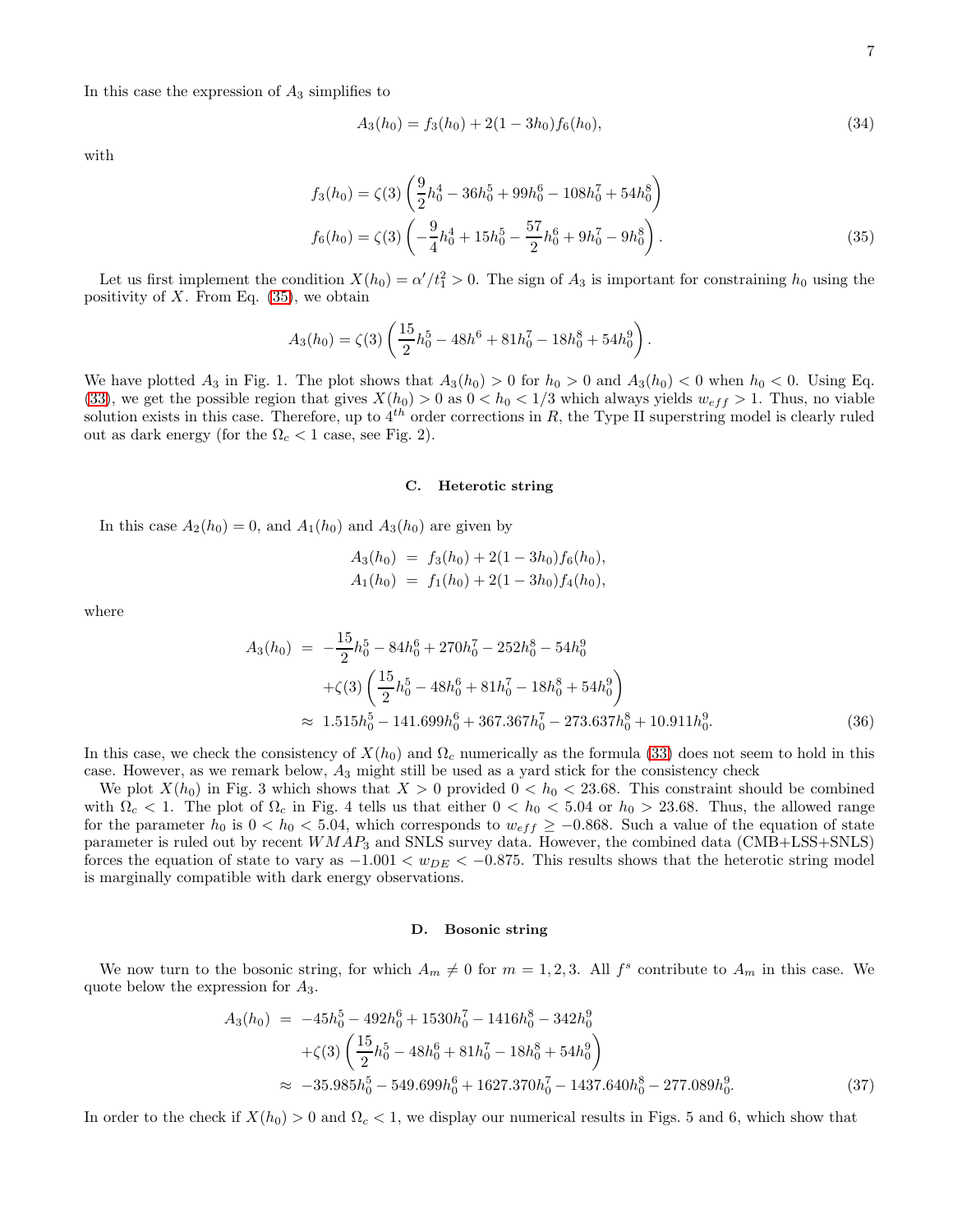

FIG. 3: Plot of X against  $h_0$  shows that  $0 < h_0 < 23.68$  is the viable range of  $h_0$  for heterotic string.



FIG. 4: Plot of  $\Omega_c$  versus  $h_0$  for the heterotic string model. The region given by  $\Omega < 1$  shows the allowed range of  $h_0$ , which corresponds to  $0.8 < h_0 \leq 5.04$  and  $h_0 > 23.68$ .

- a.  $X(h_0) > 0$  for  $h_0 < -6.189$  or  $h_0 > 0$
- b.  $\Omega_c < 1$  for  $h_0 > 0.5$

Note that  $(r^2 + q^3) > 0$ , the condition for the existence of one real root of [\(27\)](#page-4-0), constraints  $h_0$  to be  $h_0 > 0.8$ . We therefore conclude that the allowed range for  $h_0$  is given by  $h_0 > 0.8$  and this corresponds to  $-1 < w_{eff} < -0.17$ . The requirement for the dilaton to be real clearly excludes the possibility of phantom energy. It is really interesting that the bosonic string responds positively to the requirement of dark energy.

Before moving to the next section, a remark about  $A_3$  is in order. In the case of a Type II superstring,  $A_1$  and  $A_2$ vanish identically, leading to  $s_2 = 0$ . The sign of  $A_3$  then becomes important for the consistency check on  $X(h_0)$ . In the cases of heterotic and bosonic strings this is no longer true. In these cases we have directly checked the positivity of  $X(h_0)$  using numerical treatments. Interestingly enough, we have found numerically that, for a generic range of the parameter  $h_0$ , it turns out that  $s_1 >> s_2$  telling us that [\(33\)](#page-5-0) still holds approximately for numerical values of  $h_0$ which are of interest to us. We then could analyze the bosonic and heterotic models by checking the sign of  $A_3$  as we did for the case of the Type II string. In fact, our numerical check shows that we reproduce the exact numerical results presented here to a good accuracy.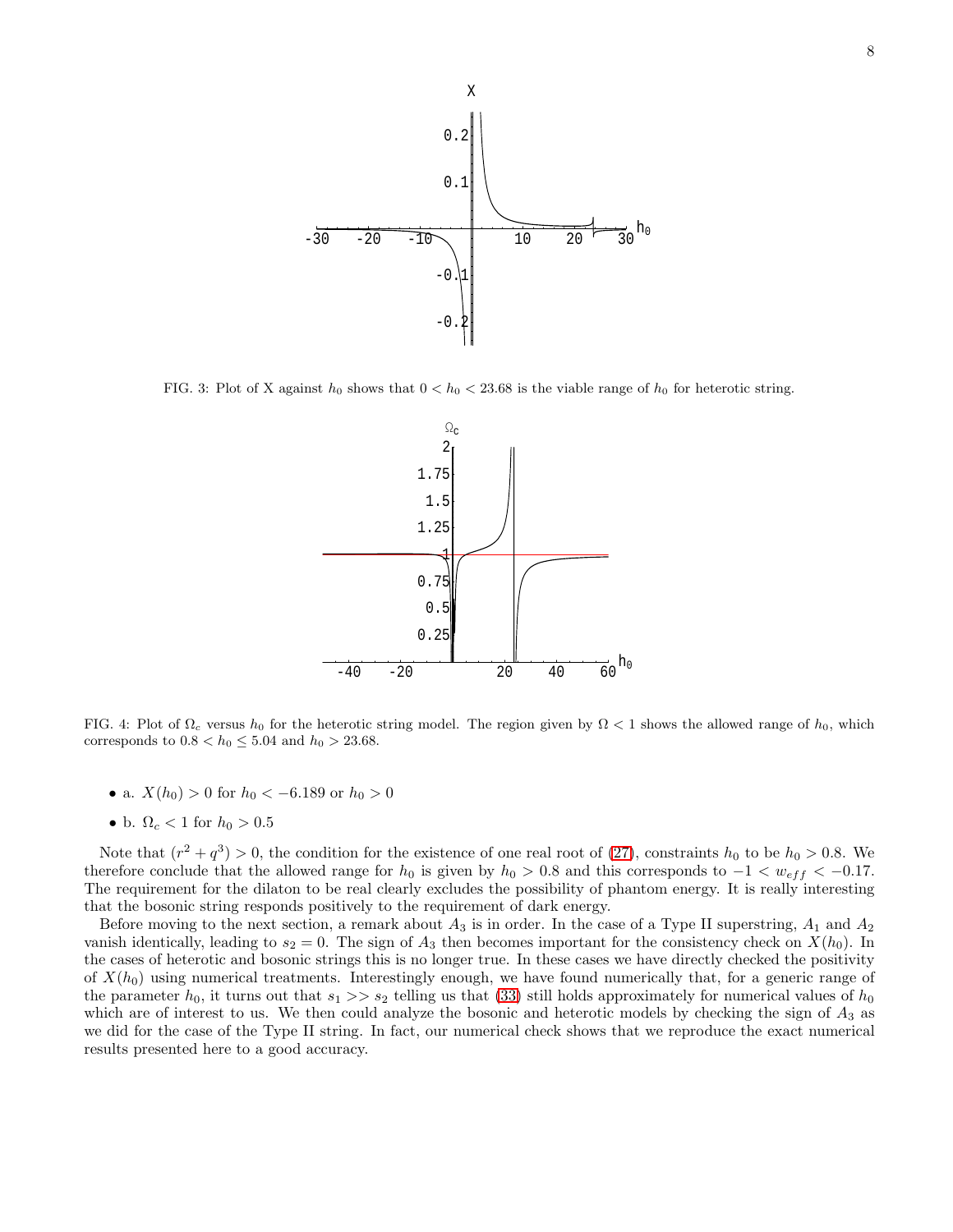

FIG. 5: The plot of X versus  $h_0$  for the bosonic string shows that  $X(h_0) > 0$  for  $h_0 < -6.189$  or  $h_0 > 0$ 



FIG. 6:  $\Omega_c$  is plotted here against  $h_0$  for the case of the bosonic string.

# IV. THE DE-SITTER SOLUTION AND ITS STABILITY

It is only in the bosonic case that we have the desired solution (normal dark energy). The general expressions for the Friedman equation and the scalar field equation of motion, given in the appendix, are difficult to analyze in general. However, in the de-Sitter case the equations get simplified and in what follows we will analyze the stability of this solution.

Following Nojiri et. al [\[8\]](#page-14-7) we define two new variables:

$$
X = \frac{\dot{\phi}}{H}, \quad Y = H^2 \alpha' e^{2\phi/\phi_0} \tag{38}
$$

With these new variables the Friedman equation and the equation of motion for the scalar field (see appendix) can be written as

$$
\frac{dX}{dN} = -3X + \frac{12}{\phi_0}Y + \frac{4}{\phi_0}Y^2 + \frac{342}{\phi_0}Y^3 - \frac{54\zeta(3)}{\phi_0}Y^3 \tag{39}
$$

$$
\frac{dY}{dN} = -\frac{1}{2} + \frac{1}{12}(X^2 + Y^2) + \frac{19}{2}Y^3 - \frac{1}{\phi_0}XY^2 - \frac{144}{\phi_0}XY^3 - 3\zeta(3)Y^3\left(\frac{1}{2} - \frac{6X}{\phi_0}\right)
$$
(40)

These expressions are much simpler, since H is a constant and its derivatives vanish identically. For  $\phi_0 = -0.01$  the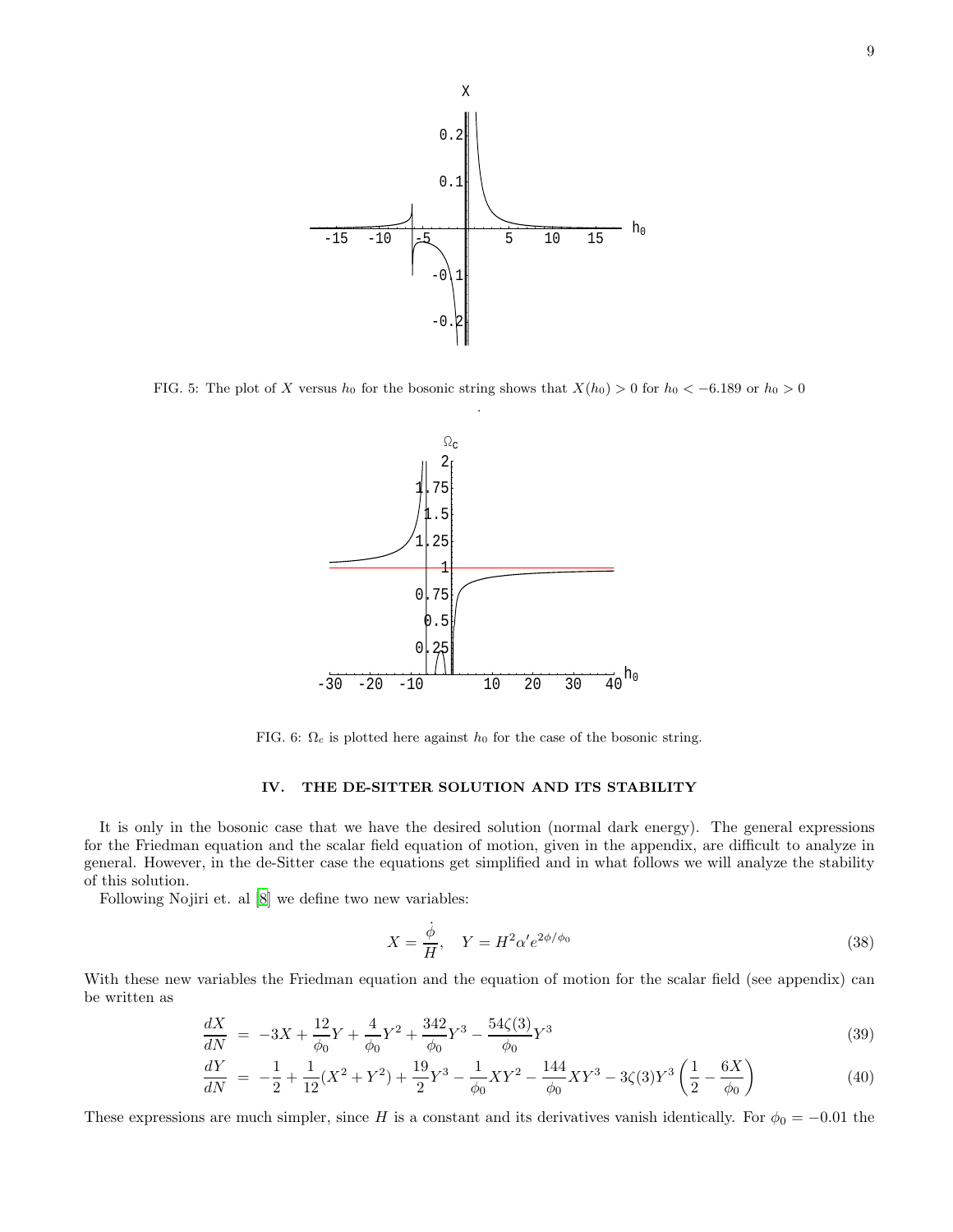| $X_c \rightarrow$ | $Y_c \rightarrow$                                           |
|-------------------|-------------------------------------------------------------|
| $-25.1415$        | 0.0574                                                      |
| $-2.4860$         | 0.0062                                                      |
| 2.4860            | $-0.0062$                                                   |
| 29.4780           | $-0.0680$                                                   |
|                   | $-0.0005 \pm 0.0060 \t\t\iota$ -0.0072 $\pm$ 0.2080 $\iota$ |

The first critical point in the table above is relevant for us since the second turns out to be unstable. The third and the fourth point give a negative value to the string expansion parameter and are, therefore, not relevant. We next examine the stability of the solution around the critical point  $(X_c, Y_c) = (-25.1415, 0.0574)$ . The perturbation matrix  $M$  has the following form

$$
\mathcal{M} = \begin{pmatrix} -3 & \frac{1}{\phi_0} (12 + 8Y_c + [1026 - 162\zeta(3)]Y_c^2) \\ \frac{X_c}{6} - \frac{Y_c^2}{\phi_0} (1 + [114 - 18\zeta(3)]Y_c) & \frac{Y_c}{6} + \frac{Y_c^2}{2} [57 - 9\zeta(3)] - \frac{2X_cY_c}{\phi_0} (1 + [171 - 27\zeta(3)]Y_c) \end{pmatrix}
$$

The eigen values of the stability matrix M are:  $-2161.75$  and  $-1.7903$ . Therefore, the critical point is a stable node. In general fixed points exist for the range  $|\phi_0| \in (0, 0.05882)$ .



FIG. 7: The phase portrait of cosmological evolution described by [\(1\)](#page-1-0) in case of bosonic string restricted to de-Sitter for  $\phi_0 = -0.01$ . Trajectories starting anywhere in the phase space converge at the stable node (-25.1415, 0.0574).

## V. RECONSTRUCTION OF THE UNIVERSE EXPANSION HISTORY: BEYOND THE LOW-ENERGY STRING EFFECTIVE ACTION

In this section we study a more general gravitational action where the coefficients of the curvature corrections depend on the dilaton. In addition, a scalar potential is added. We then consider the reconstruction of such general modified gravity from the universe expansion history, following the technique developed in[\[18](#page-14-18)]. Let us keep  $\xi_m(\phi)$  to be general functions of the scalar field  $\phi$ . For simplicity, however, we neglect  $\mathcal{L}_c^{(3)}$ . Then, the action has the following form:

$$
S = \int d^4x \sqrt{-g} \left[ \frac{R}{2} - \partial_\mu \phi \partial^\mu \phi - V(\phi) + \xi_1(\phi) \mathcal{L}_c^{(1)} + \xi_2(\phi) \mathcal{L}_c^{(2)} \right] \,. \tag{41}
$$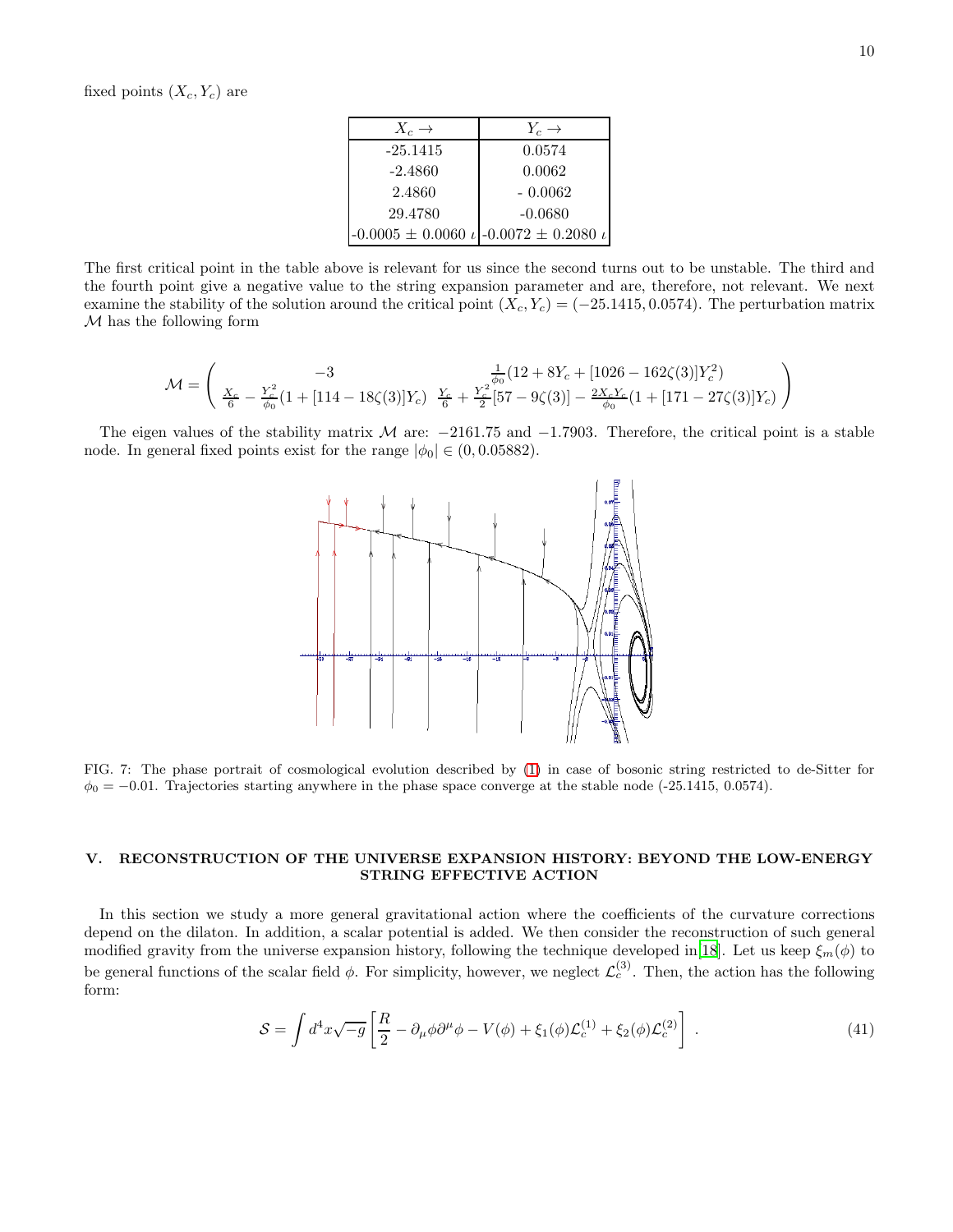Even if one includes  $\mathcal{L}_c^{(3)}$ , we can reconstruct the action, although the final expression becomes rather complicated. Neglecting  $\mathcal{L}_c^{(3)}$ , the explicit form of the FRW equation and the scalar field equation follows:

<span id="page-10-0"></span>
$$
0 = -3H^2 + \frac{1}{2}\dot{\phi}^2 + V(\phi) - 24\dot{\xi}_1(\phi)H^3 - 72\dot{\xi}_2(\phi)H\left(H^2 + \dot{H}\right)^2 + 24\xi_2(\phi)\left\{-6H\left(H^2 + \dot{H}\right)\ddot{H} + 2\left(H^2 + \dot{H}\right)^3 - 18H^2\left(H^2 + \dot{H}\right)^2 + 5H^6\right\},\tag{42}
$$

$$
0 = \ddot{\phi} + 3H\dot{\phi} + V'(\phi) - 24\xi_1'(\phi)\left(H^2 + \dot{H}\right) + 24\xi_2'(\phi)\left(H^6 + \left(H^2 + \dot{H}\right)^3\right) \,. \tag{43}
$$

By combining [\(42\)](#page-10-0) and [\(43\)](#page-10-0), we obtain

$$
\xi_1(\phi(t)) = \int dt \frac{a(t)W(t)}{H^2},
$$
\n
$$
V(\phi(t)) = 3H^2 - \frac{1}{2}\dot{\phi}^2 + 24Ha(t)W(t) + 72\dot{\xi}_2(\phi(t))H\left(H^2 + \dot{H}\right)
$$
\n
$$
+24\xi_2(\phi(t))\left\{6\left(H^2 + \dot{H}\right)H\ddot{H} - 2\left(H^2 + \dot{H}\right)^3 + 18\left(H^2 + \dot{H}\right)^2H^2 - 5H^6\right\},
$$
\n(45)

$$
W(t) = \int \frac{dt}{a(t)} \left[ -\frac{\dot{H}}{4} - \frac{\dot{\phi}^2}{8} + \dot{\xi}_2(\phi(t)) \left\{ -13H^5 - 45H^3\dot{H} - 3H\dot{H}^2 + \frac{\dot{H}^3}{H} - 12\left(H^2 + \dot{H}\right)\ddot{H} \right\} + 6\xi_2(\phi) \left\{ -11H^4\dot{H} - 20H^2\dot{H}^2 - 4\dot{H}^3 + \left(-5H^3 - 7H\dot{H} - \ddot{H}\right)\ddot{H} - \left(H^2 + \dot{H}\right)\dddot{H} \right\} \right].
$$
 (46)

Hence, if we consider the theory where  $\xi_1(\phi)$  and  $V(\phi)$  are expressed in terms of two functions,  $g(t)$  and  $f(\phi)$ , and an arbitrary  $\xi_2(\phi)$  as follows (compare with reconstruction in the less complicated case when only the first order correction is present [\[9,](#page-14-8) [17](#page-14-16), [19](#page-14-19)])

$$
\xi_{1}(\phi) = \int dt \frac{e^{g(f(\phi))}U(\phi)}{g'(f(\phi))^{2}} ,
$$
\n
$$
V(\phi) = 3g'(f(\phi))^{2} - \frac{1}{2f'(\phi)^{2}} + 24g'(f(\phi))e^{g(f(\phi))}U(\phi) + \frac{72\xi_{2}(\phi)g'(f(\phi))}{f'(\phi)}(g'(f(\phi))^{2} + g''(f(\phi)))
$$
\n
$$
+24\xi_{2}(\phi)\left\{6(g'(f(\phi))^{2} + g''(f(\phi)))g'(f(\phi))g'''(f(\phi)) - 2(g'(f(\phi))^{2} + g''(f(\phi)))^{3}\right\} + 18(g'(f(\phi))^{2} + g''(f(\phi)))^{2}g'(f(\phi))^{2} - 5g'(f(\phi))^{6}\right\} ,
$$
\n
$$
U(\phi) = \int \frac{f'(\phi)d\phi}{e^{g(f(\phi))}}\left[-\frac{g'(f(\phi))}{4} - \frac{1}{8f'(\phi)^{2}} + \frac{\xi_{2}'(\phi)}{f'(\phi)}\left\{-13g'(f(\phi))^{5} - 45g'(f(\phi))^{3}g''(f(\phi))\right\} - 3g'(f(\phi))\left(g''(f(\phi))\right)^{2} + \frac{g''(f(\phi))^{3}}{g'(f(\phi))} - 12\left(g'(f(\phi))^{2} + g''(f(\phi))\right)g'''(f(\phi))\right\} + 6\xi_{2}(\phi)\left\{-11g'(f(\phi))^{4}g''(f(\phi)) - 20g'(f(\phi))^{2}g''(f(\phi))^{2} - 4g''(f(\phi))^{3}\right\} - 4g''(f(\phi))g'''(f(\phi))\right\} . (49)
$$

then it is not hard to check that a solution is given by

$$
H = g(t) , \quad \phi = f^{-1}(t) . \tag{50}
$$

Here  $f^{-1}(t)$  is the inverse function of  $f(\phi)$ .

An example of this situation is the following:

$$
g(t) = H_0 t + H_1 \ln\left(\frac{t}{t_0}\right) \tag{51}
$$

and  $f(\phi)$  to be properly defined, we obtain

<span id="page-10-1"></span>
$$
H(t) = H_0 + \frac{H_1}{t} \tag{52}
$$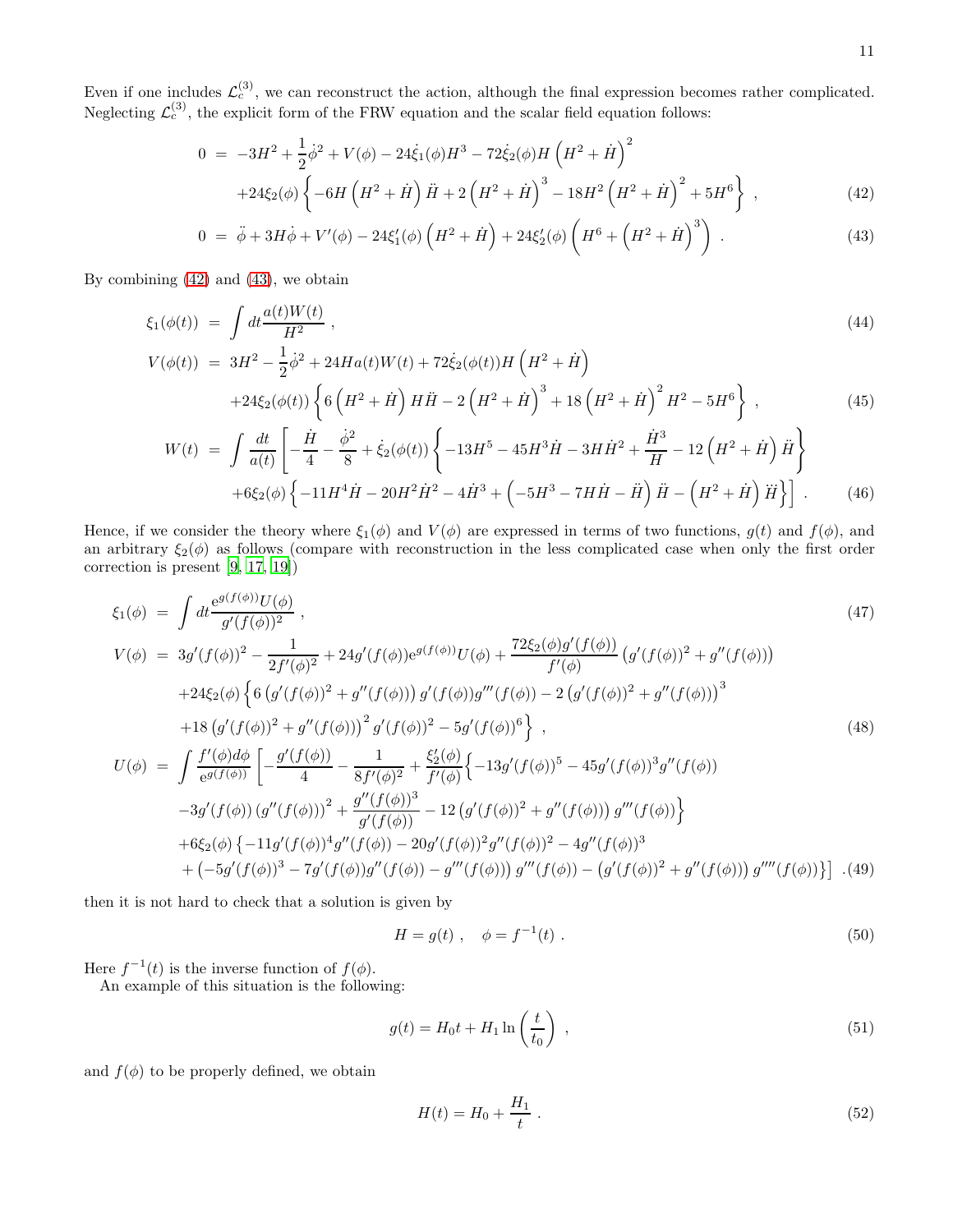When t is small, H [\(52\)](#page-10-1) behaves as that in a universe with a perfect fluid, with  $w_{eff} = -1 + 2/3H_1$ , and when t is large, H behaves as in the de-Sitter space, where H is a constant. Then, if we choose  $H_1 = 2/3$ , we find that before the acceleration epoch, the universe behaves as matter dominated one with  $w_{eff} = 0$ . After that, it enters the acceleration phase.

Another example is:

$$
g(t) = \tilde{H}_0 \ln \frac{t}{t_0} - \tilde{H}_1 \ln \left( \frac{t_0 - t}{t_0} \right) , \qquad (53)
$$

which gives

<span id="page-11-0"></span>
$$
H(t) = \frac{\tilde{H}_0}{t} + \frac{\tilde{H}_1}{t_0 - t} \tag{54}
$$

Here  $H_0$ ,  $H_1$ , and  $t_0$  are positive constants. When t is small, H [\(54\)](#page-11-0) behaves in a way corresponding to the perfect fluid case, with  $w_{eff} = -1 + 2/3\tilde{H}_0$ . Then, if we choose  $\tilde{H}_0 = 2/3$ , the matter dominated universe occurs. On the other hand, when  $t \sim t_0$  is large, H behaves as in the phantom universe with  $w_{eff} = -1 - 2/3\tilde{H}_1 < -1$  and a big rip singularity at  $t = t_0$  will appear. The three-year WMAP data are analyzed in Ref. [\[20\]](#page-14-20), which shows that the combined analysis of WMAP with the supernova Legacy survey (SNLS) constrains the dark energy equation of state  $w_{DE}$  pushing it clearly towards the cosmological constant value. The marginalized best fit values of the equation of state parameter at 68% confidence level are given by  $-1.14 \le w_{DE} \le -0.93$ , which corresponds to  $H_1 > 10.7$  as  $H_1$  is positive. In the case when one takes as a prior that the universe is flat, the combined data gives  $-1.06 \le w_{DE} \le -0.90$ , which corresponds to  $H_1 > 25.0$ . Therefore, the possibility that  $w_{DE} < -1$  has not been excluded.

Finally, an additional example is the ΛCDM-type cosmology:

<span id="page-11-1"></span>
$$
g(t) = \frac{2}{3(1+w)} \ln \left[ \alpha \sinh \left( \frac{3(1+w)}{2l} (t-t_0) \right) \right] , \quad \alpha^2 \equiv \frac{1}{3} l^2 \rho_0 a_0^{-3(1+w)} . \tag{55}
$$

Here l is the length scale given by the cosmological constant  $l \sim (10^{-33} \text{ eV})^{-1}$  and  $t_0$  is a constant. The timedevelopment of the universe given by  $g(t)$  [\(55\)](#page-11-1) can be realized in the usual Einstein gravity with a cosmological constant  $\Lambda$  and cold dark matter (CDM), which could be regarded as dust. The corresponding scalar potentials can indeed be written explicitly, but they are quite complicated functions.

### VI. CONSTRUCTION OF THE DE-SITTER SOLUTION FOR A GENERAL EFFECTIVE ACTION

Let us study the possibility of realizing de-Sitter space from the scalar field equation and the Friedman equation. The coefficients  $c_1, c_2, c_3$ , and also  $\delta_H$ ,  $\delta_B$  in the action [\(3\)](#page-1-1)-[\(6\)](#page-1-2) depend on what kind of string theory, that is, bosonic string, type II superstring theory, or heterotic string theory, we are considering. Furthermore, these coefficients could depend on the details of compactification. Moreover, the suitable compactification often induces a scalar potential. Hence, here we consider the conditions for the coefficients which allow the de-Sitter space solution. In other words, we assume the possibility of a more general effective action like in previous section.

In the de-Sitter space, the Hubble rate  $H$  is a constant

$$
H = H_0 \t\t(56)
$$

and all the curvatures are covariantly constant. We also assume the scalar field  $\phi$  to be a constant:

$$
\phi = p_0 \tag{57}
$$

For simplicity,  $c_3$  terms are neglected and the scalar potential  $V(\phi)$  is assumed to be given by

$$
V(\phi) = V_0 e^{-2\phi/\phi_0} \tag{58}
$$

Then the scalar equation has the following form:

<span id="page-11-2"></span>
$$
0 = V_0 + 24c_1\alpha'x^2 + 96c_2{\alpha'}^2x^3 , \quad x \equiv H_0 e^{2p_0/\phi_0} . \tag{59}
$$

On the other hand, the Friedmann equation is reduced to

<span id="page-11-3"></span>
$$
0 = V_0 + 3x - 12c_2{\alpha'}^2 x^3 \tag{60}
$$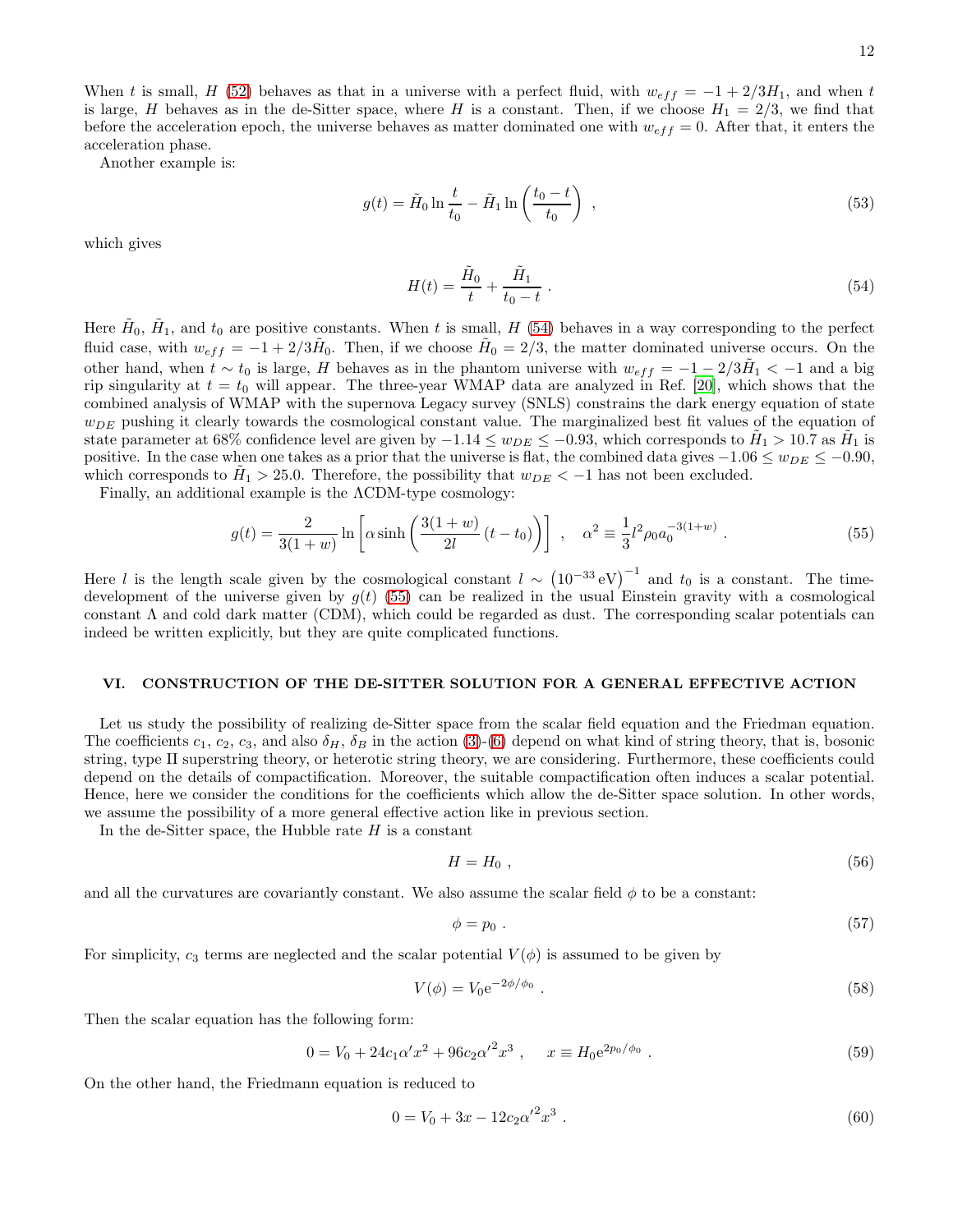By eliminating  $c_2$  from [\(59\)](#page-11-2) and [\(60\)](#page-11-3), one obtains

<span id="page-12-0"></span>
$$
0 = 3V_0 + 8x + 8c_1\alpha' x^2 \tag{61}
$$

On the other hand, by eliminating  $V_0$  from [\(59\)](#page-11-2) and [\(60\)](#page-11-3), we get

<span id="page-12-1"></span>
$$
0 = -1 + 8c_1\alpha'x + 36{\alpha'}^2c_2x^2
$$
 (62)

And by further eliminating the  $x^2$  term from [\(61\)](#page-12-0) and [\(62\)](#page-12-1), we find

<span id="page-12-2"></span>
$$
x = x_0 \equiv \frac{12\alpha' c_2 V_0 + c_1}{8\alpha' (c_1^2 - 4\alpha' c_2)} \,. \tag{63}
$$

This expression for x is not always a solution of the two independent equations [\(59\)](#page-11-2) and [\(60\)](#page-11-3), or equivalently [\(61\)](#page-12-0) and [\(62\)](#page-12-1). The condition for x in (62) to be a solution can be obtained by substituting the expression [\(63\)](#page-12-2) into [\(61](#page-12-0)) (or equivalently [\(62\)](#page-12-1)):

<span id="page-12-3"></span>
$$
0 = 24V_0\alpha' \left(c_1^2 - 4\alpha' c_2\right)^2 + 8\left(12\alpha' c_2 V_0 + c_1\right) \left(c_1^2 - 4\alpha' c_2\right) + c_1\left(12\alpha' c_2 V_0 + c_1\right)^2\tag{64}
$$

In the particular case when  $V_0 = 0$ , Eq. [\(64\)](#page-12-3) has the following form:

$$
9c_1^2 = 32\alpha'c_2 \t{65}
$$

and [\(63\)](#page-12-2) gives

$$
x_0 = \frac{c_1}{8\alpha'\left(c_1^2 - 4\alpha'c_2\right)} = -\frac{1}{\alpha'c_1} \ . \tag{66}
$$

Therefore, if  $c_1 < 0$ , there is a possibility that there could occur a de-Sitter space solution. We should note that, even if the solution exists, the Hubble rate  $H$  itself cannot be determined uniquely. In fact, since

$$
H = \sqrt{x_0} e^{p_0/\phi_0} \t{67}
$$

by choosing  $p_0$  properly, the value of H itself could be arbitrarily changed. Then the value of H could be determined by the initial condition.

Hence, we have presented in the above the condition to be satisfied by the coefficients of our effective action, which leads naturally to a de-Sitter universe. In other words, if this condition is fulfilled, the early-time and (or) late-time universe can be inflationary (non-singular) due to stringy effects. It goes without saying that, again, the stability of such de-Sitter universe should be checked in each case, as it was done for the bosonic string earlier.

# VII. CONCLUSIONS

In this paper we have considered string loop corrections to the Einstein-Hilbert action given by [\(3\)](#page-1-1), with a dynamical dilaton  $\phi$ . We have explored the cosmological dynamics of the corresponding modified gravity in the framework of a low-energy string effective action. For simplicity, we have ignored the contribution of the background (radiation/matter) energy density. The higher-order string corrections to gravity, specially the third-order correction in  $\alpha'$ , crucially depend upon the string type. The evolution equations are quite involved and it is difficult to analyze them in general. Taking a different route, we have conjectured a particular solution,  $H = h_0/t$ ,  $\phi = \phi_0 \ln t/t_1$  for  $h_0 > 0[H = h_0/(t_s - t), \phi = \phi_0 \ln(t_s - t)/t_1$  when  $h_0 < 0$ . This solution is important from the dark-energy viewpoint; we have carefully checked its viability by enforcing a consistency check on the parameters of the solution. This consistency requirement constraints the range of the parameter  $h_0$ , which defines the effective equation of state.

The model based upon a Type II string turned out to be the simplest to investigate semi-analytically. The possible range of  $h_0$  in this case is given by  $0 < h_0 < 1/3$  corresponding to an uninteresting equation of state  $(w_{eff} > 1)$ . Type II is clearly ruled out because the string expansion parameter cannot be negative. Nevertheless, the situation might be improved in presence of matter. It would also be interesting to examine the fate of a phantom universe in presence of higher curvature corrections with a massless dilaton.

In the case of the heterotic string, the dark energy solution exists for  $h_0$  varying as  $0.8 < h_0 < 5.04$ , which corresponds to  $w_{eff} \ge -0.868$ . WMAP<sub>3</sub> data analyzed with the SNLS survey constraints the dark energy equation of state as  $w_{DE} = -0.97_{+0.09}^{+0.07}$  at the 68% confidence level, which puts the heterotic string model under pressure.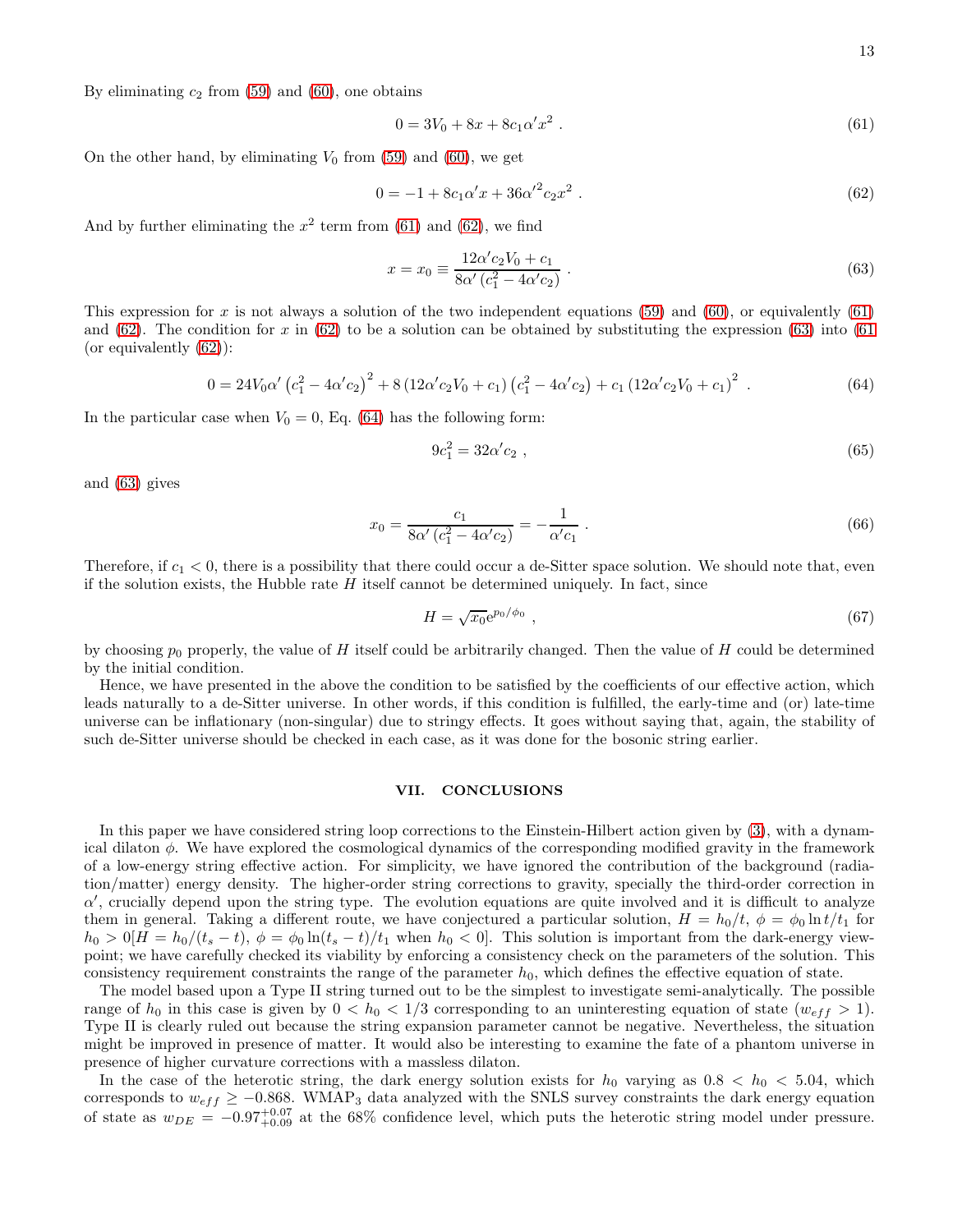However, the combined (CMB+SNLS+LSS) data forces the dark energy equation of state parameter to vary as  $-1.001 < w_{DE} < -0.875$ . Thus, the heterotic string is only marginally compatible with observations.

Cosmological dynamics based upon the bosonic string turn out to be distinguished amongst all possible string types. Indeed, the consistency of the model leads to an effective equation of state given by  $-1 \leq w_{eff} \leq -0.17$ , which is clearly compatible with data. The stability analysis is difficult to carry out in this case, in general. We have studied the de-Sitter case  $(h_0 \to \infty)$  in the bosonic case separately and demonstrated its stability.

A more general action, with higher-curvature corrections coefficients depending on a dilaton was also considered. The general reconstruction method could be developed for such theory, so that a realistic universe expansion history can be obtained within some class of scalar potentials. An example which proposes a matter-dominance era before cosmic acceleration (quintessence, phantom era or ΛCDM cosmology) is presented. The de-Sitter universe in such a general theory (as well as for the bosonic string) can arise quite naturally. It is known that, with the addition of a scalar-Gauss-Bonnet term only, the low-energy string effective action can indeed help in the resolution of the initial singularity problem [\[21\]](#page-14-21). The appearance of de-Sitter solution in the general case with higher curvature corrections clearly indicates that the resolution of an initial and/or a final singularity of any type (for the classification of future, finite-time singularities, see [\[22](#page-14-22)]) could be possible taking into account higher-order string loops.

We conclude that it is not so easy to get the natural dark energy universe from a low-energy string effective action (at the very least up to  $R<sup>4</sup>$  corrections). It could turn out that use of even higher order terms is necessary, or that the consideration of a different compactification might lead to a more realistic universe. In this respect, it could be expected that taking into account stringy non-perturbative effects might help. For instance, one future possibility is to consider not only higher curvature corrections but also to include negative powers of such terms (an inverse  $\alpha'$ expansion?) like in the models with positive and negative powers of the curvature[\[23\]](#page-14-23).

### ACKNOWLEDGEMENTS

We thank A. Toporensky, P V. Tretjakov and S. Tsujikawa for fruitful discussions. MS is supported by JSPS grant No FY2007 and by ICTP and IUCAA through their associateship program. The work of IT is supported by ICCR fellowship. EE and SDO have been supported in part by MEC (Spain), projects BFM2006-02842 and FIS2005- 25313-E, and by AGAUR (Generalitat de Catalunya), contract 2005SGR-00790. SN has been supported in part by Monbusho under grant no.18549001 (Japan) and 21th Century COE Program of Nagoya University provided by JSPS (15COEG01).

### APPENDIX

### General evolution equations

The general evolution equations are obtained by varying the action [\(1\)](#page-1-0) with respect to  $\phi$  and the lapse function N. The scalar field equation takes the following form

<span id="page-13-0"></span>
$$
0 = \ddot{\phi} + 3H\dot{\phi}
$$
  
\n
$$
+ \frac{1}{\phi_0} \left\{ -48c_1\alpha' e^{2\phi/\phi_0} H^4 - 192c_2{\alpha'}^2 e^{4\phi/\phi_0} H^6 + c_3 \left[ 432\zeta(3) - 2736\delta_B - 432\delta_H \right] {\alpha'}^3 e^{6\phi/\phi_0} H^8 \right\}
$$
  
\n
$$
-48c_1{\alpha'} e^{2\phi/\phi_0} H^2 \dot{H} - 288c_2{\alpha'}^2 e^{4\phi/\phi_0} H^4 \dot{H} + c_3 \left[ 864\zeta(3) - 5472\delta_B - 864\delta_H \right] {\alpha'}^3 e^{6\phi/\phi_0} H^6 \dot{H}
$$
  
\n
$$
-288c_2{\alpha'}^2 e^{4\phi/\phi_0} H^2 \dot{H}^2 + c_3 \left[ 792\zeta(3) - 7056\delta_B + 1152\delta_H \right] {\alpha'}^3 e^{6\phi/\phi_0} H^4 \dot{H}^2 - 96c_2{\alpha'}^2 e^{4\phi/\phi_0} \dot{H}^3
$$
  
\n
$$
+ c_3 \left[ 288\zeta(3) - 4320\delta_B - 720\delta_H \right] {\alpha'}^3 e^{6\phi/\phi_0} H^2 \dot{H}^3 + c_3 \left[ 36\zeta(3) - 1080\delta_B - 180\delta_H \right] {\alpha'}^3 e^{6\phi/\phi_0} \dot{H}^4 \right\}.
$$
 (68)